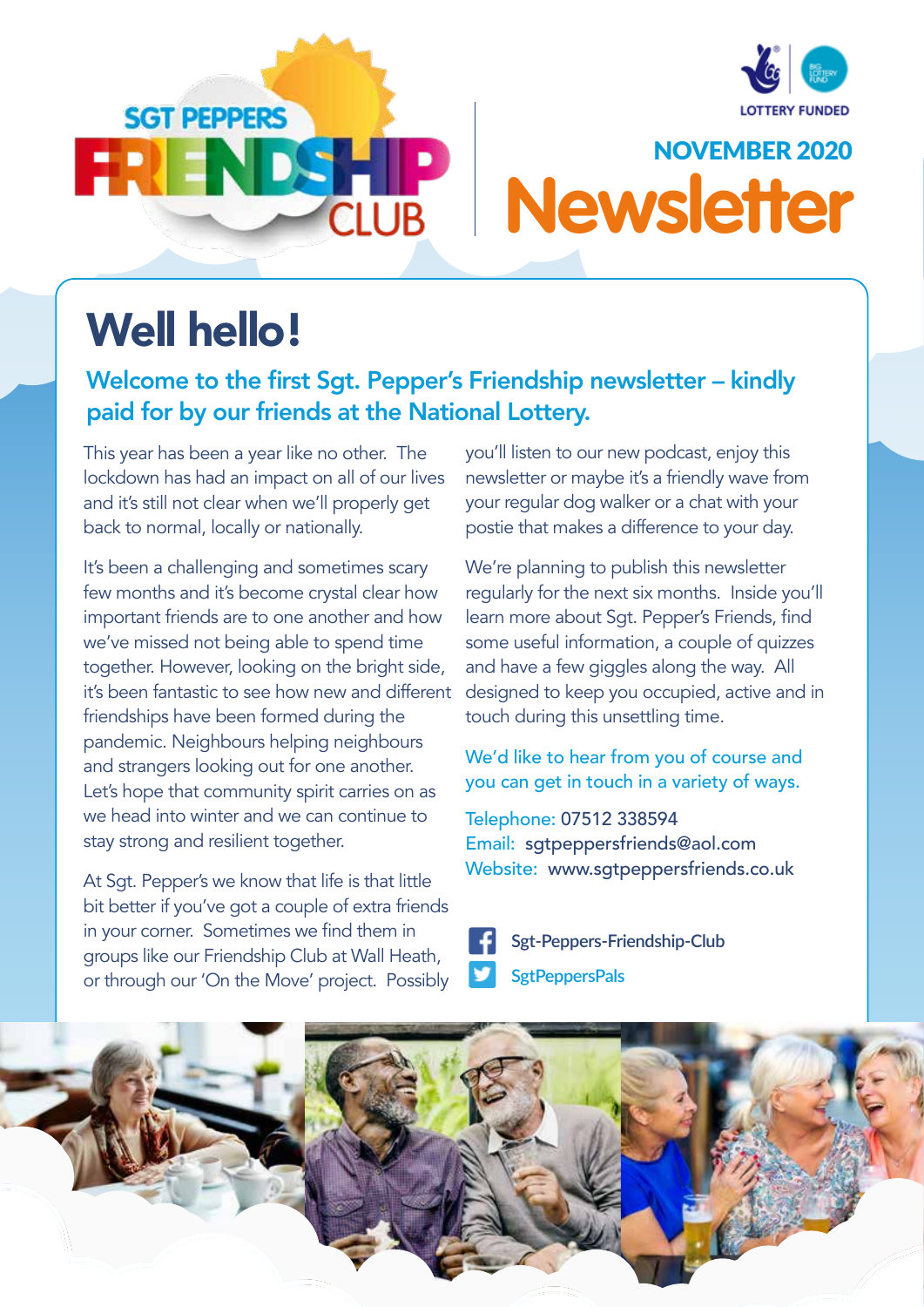### This is the only quiz where you're NOT expected to know the answers - the fun is in the guessing. Enjoy!

## **PEPPERPOT MADCAP QUIZ**

- What is the most common colour of toilet paper in France?
- 2. If you dug a hole through the centre of the earth starting from Wellington in New Zealand, which European country would you end up in?
- 3. Native to the Caribbean, what sort of animal is the mountain chicken?
- 4. What is the correct term for a question mark immediately followed by an exclamation mark?
- 5. The average person does what thirteen times a day?
- 6. In 1978 an Iowa judge dismissed a drink driving charge for what obscure reason?
- 7. In which country are there six villages called Silly, 12 called Billy and two called Pratt?
- 8. It's illegal in Texas to put what on your neighbour's cow?
- 9. Which European country has 158 verses to its national anthem?
- 10. Who entered a contest to find his own look-alike and came 3rd?
- French artist Aquabouse paints cows with what material?
- 12. Coprastastaphobia is the fear of what?
- 13. The UK's Dyslexia Research Trust is based in which British city?
- 14. Henry VIII introduced which tax in England in 1535?
- 15. What were the first ice hockey pucks made out of?
- 16. Which country has the most tomatoes by area?
- 17. True or false: you can sneeze in your sleep
- 18. Who invented the word vomit?
- 19. Which bird is nicknamed The Laughing Jackass?
- 20. What nickname was given to Rembrandt's The Night Watch' after being over-restored in the 1940s?

## **PEPPERPOTS OF WISDOM**

If, like us, your favourite machine at the gym is the vending machine then maybe some of these words of wisdom are for you!

**"Don't worry about the world coming to an end today. It's already tomorrow in Australia."**

### Favourite meal: Chicken fajitas Favourite animal: Queenie the cockapoo Best childhood toy: Spacehopper (the original tough orange one – not the lightweight nonsense of today) If you were stuck on a desert island, what would be your luxury item: solar charged Applemac

**"If you think marriages are made in heaven, just think! So is thunder and lightning."**

**Favourite meal:** Fish & chips from The Swan in Southport **Favourite animal:** Dog – specifically Sunshine our Bolognese beauty Best childhood toy: Spirograph If you were stuck on a desert island, what would be your luxury item: a four-poster bed. Never had one but I'm thinking it's functional and comfy!



**"If your computer always beats you at chess, remember that it's no match for you at kick boxing."**







**"And finally, never go to a doctor whose office plants have died... :)"** 

## **FIND OUT MORE ABOUT SGT. PEPPER'S FRIENDS ROGER, CHRIS AND JAN**

Sgt. Pepper's Friends hit the ground running just two years ago. Its aim was to create a number of projects where people who feel they could use another friend or two could get together and enjoy some good times. As simple as that!

Since then we've built a vibrant and fun filled club in Dudley, fuelled on tea and cake (which like many other clubs is currently on hold), gone 'On the Move' with our travelling VW Campervan and have just started podcasting. It's been a blast and we've met and supported many people in Staffordshire, Shropshire and Wolverhampton.

Roger, Chris and Jan are the people that have made this happen, along with some fantastic support from our volunteers (you know who you are)! Here's a little insight in to Sgt. Pepper's three amigos.



### **ROGER**

Favourite meal: eggs, chips and peas and a cup of tea Favourite animal: giraffe (because they can look over fences) Best childhood toy: a wet, leather football (that would knock you out if you ever tried to head it)! If you were stuck on a desert island, what would be your luxury item: an acoustic quitar





### **JAN**